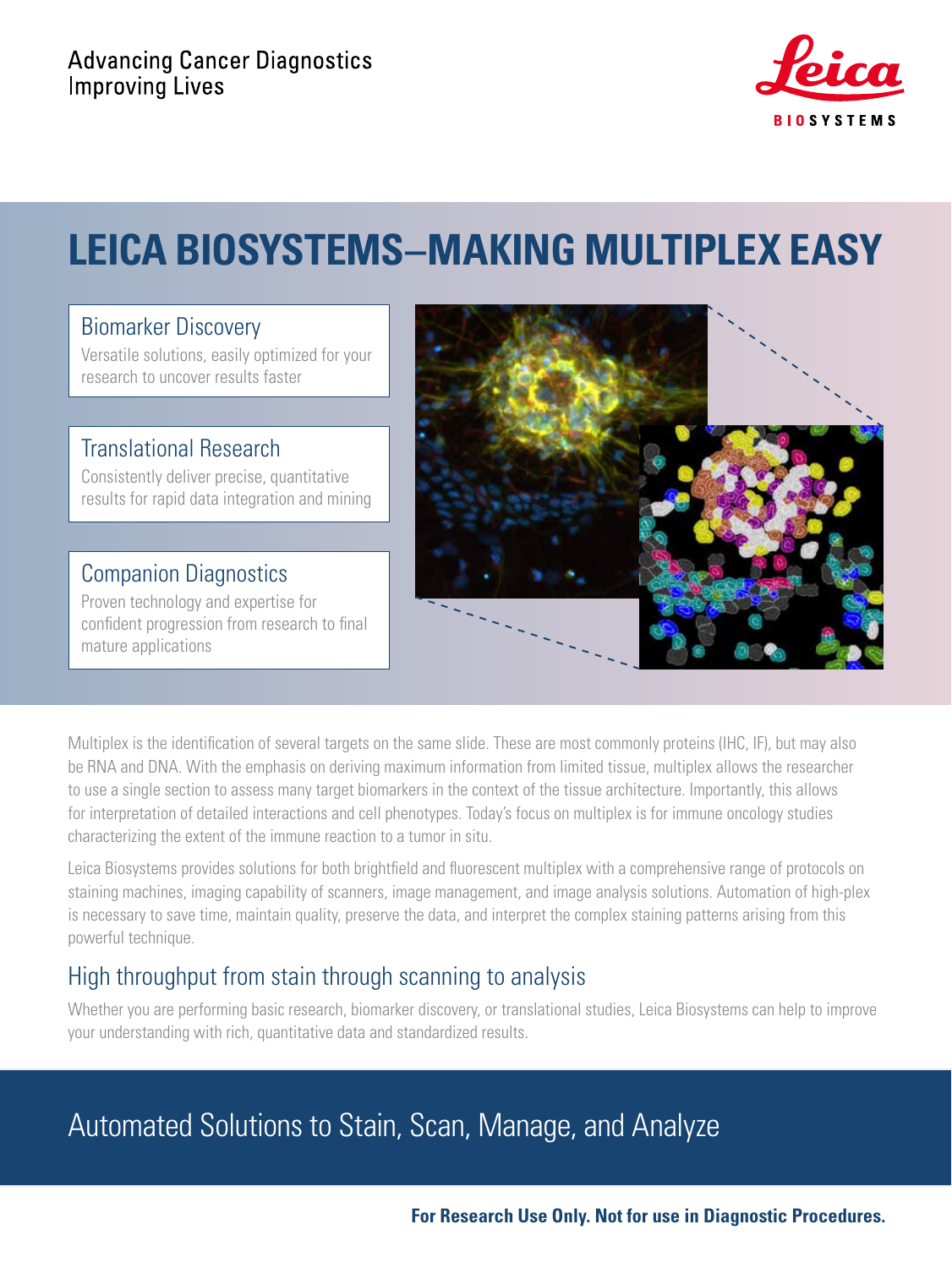

## APERIO IMAGE ANALYSIS

- Flexible easy to use algorithms for multiplex images
- IF, FISH, IHC and ISH applications
- Set up the assay that you want: quantitate intensities, count signals, count positive cells, phenotype cells
- Whole slide or region of interest
- Per cell results to filter cell populations
- Unique outputs for each algorithm to provide the data you need
- Instant live tuning to optimize your assay; and final results mark-up mask that can be overlaid on the eSlide image
- Analyze and reanalyze preserving all results
- Batch analyze walk away and review results later

## BOND RX

- Consistent, standardized tissue staining
- Versatile staining protocols
- Open platform use your preferred antibodies and detection kits
- Open platform develop your own protocols
- Fully automated IF, FISH, IHC and ISH protocols including Multiplex IF
- No manual steps
- Independent trays enable simultaneous protocols

#### 4-plex (5-color) Immunofluorescence



# **MULTIPLEX MADE EASY AS 1-2-3-4** Automated Solutions to Stain, Scan, Manage, and Analyze

**For Research Use Only. Not for use in Diagnostic Procedures.**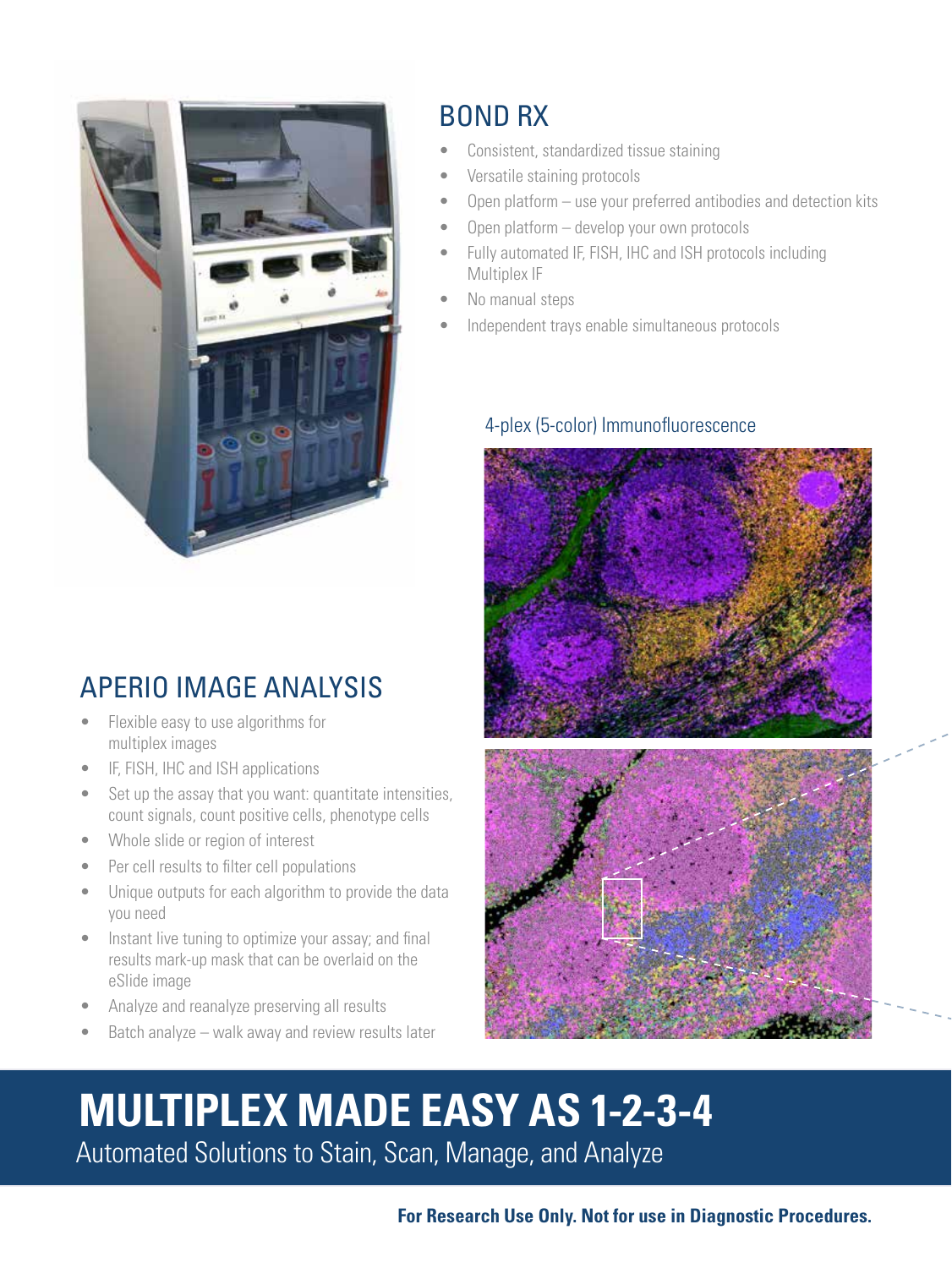## APERIO VERSA

- Combination Brightfield-Fluorescence scanner in 8-slide or 200-slide format
- Dedicated RGB and monochrome cameras
- Easy-to-use scan interface
- Batch scan setup
- $\bullet$  Flexible scan templates scan slides the way you want
- Open platform add standard narrow-band pass dichroic filters of your choice
- Choose from a wide range of filter sets to make your preferred multiplex images
- True-resolution scanning with 1.25x, 5x 10x, 20x, 40x (dry/oil) & 63x (dry/oil) objectives
- Automated oiler for 40x and 63x objective scanning
- Optional independent auto-exposure or calibrated exposure for each channel
- Optional independent Z-stacking for each channel







## APERIO eSLIDE MANAGER

- Flexible: modular web-based management system for digital images and whole slides
- Speed: instant, online access to images
- Integration: automatic integration of slides and data via LIS communication
- Security: peace of mind with sensitive data fully protected
- Scalable across labs, sites and countries
- Deploy via LAN, WAN or Cloud





Specimens







Projects

e Slides

**TMA Blocks** 

Analysis

# **DON'T HESITATE TODAY – AUTOMATE!**

#### **For Research Use Only. Not for use in Diagnostic Procedures.**